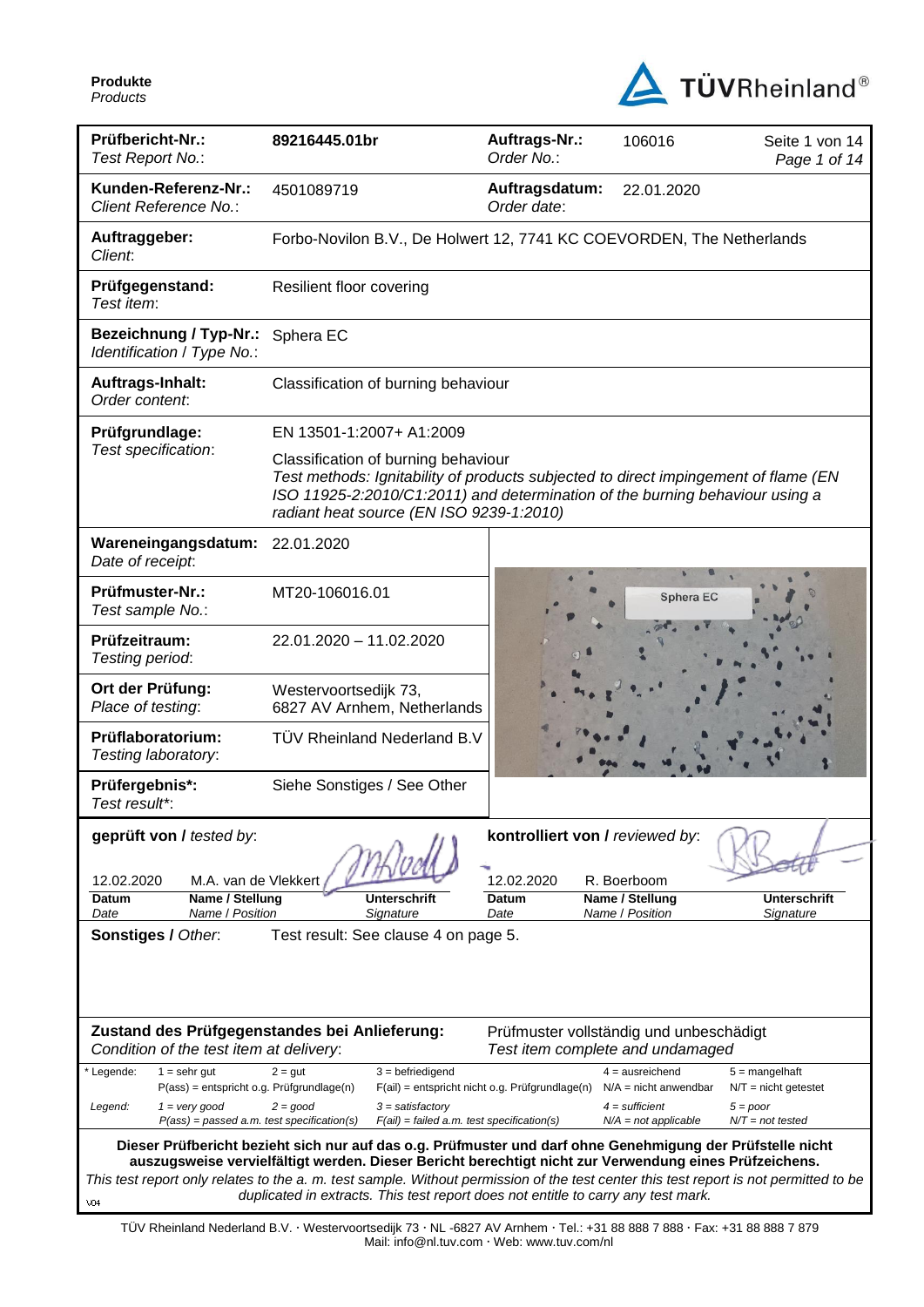

## **Prüfbericht-Nr.: 89216445.01br** *Test Report No.*:

Seite 2 von 14 *Page 2 of 14*

## **Liste der verwendeten Prüfmittel** *List of used test equipment*

| Prüfmittel<br>Test equipment       | Prüfmittel-Nr. / ID-Nr.<br>Equipment No. / ID-No. | Nächste Kalibrierung<br>Next calibration |
|------------------------------------|---------------------------------------------------|------------------------------------------|
| <b>Flooring Radiant Panel</b>      | A00929                                            | 20.08.2020                               |
| Anemometer                         | A01989                                            | 26.09.2020                               |
| <b>Scales</b>                      | A00769                                            | 14.09.2020                               |
| Thickness gauge                    | A00904                                            | 17.01.2021                               |
| Metal ruler 1                      | A01759                                            | 12.12.2020                               |
| Vertical ignitability test cabinet | A01576                                            | N/A                                      |
| Stopwatch                          | A01699                                            | 11.12.2020                               |
| Metal reference plate              | A00813                                            | 12.12.2020                               |
|                                    |                                                   |                                          |
|                                    |                                                   |                                          |
|                                    |                                                   |                                          |
|                                    |                                                   |                                          |
|                                    |                                                   |                                          |
|                                    |                                                   |                                          |
|                                    |                                                   |                                          |
|                                    |                                                   |                                          |
|                                    |                                                   |                                          |
|                                    |                                                   |                                          |
|                                    |                                                   |                                          |
|                                    |                                                   |                                          |
|                                    |                                                   |                                          |
|                                    |                                                   |                                          |
|                                    |                                                   |                                          |
|                                    |                                                   |                                          |
|                                    |                                                   |                                          |
|                                    |                                                   |                                          |
|                                    |                                                   |                                          |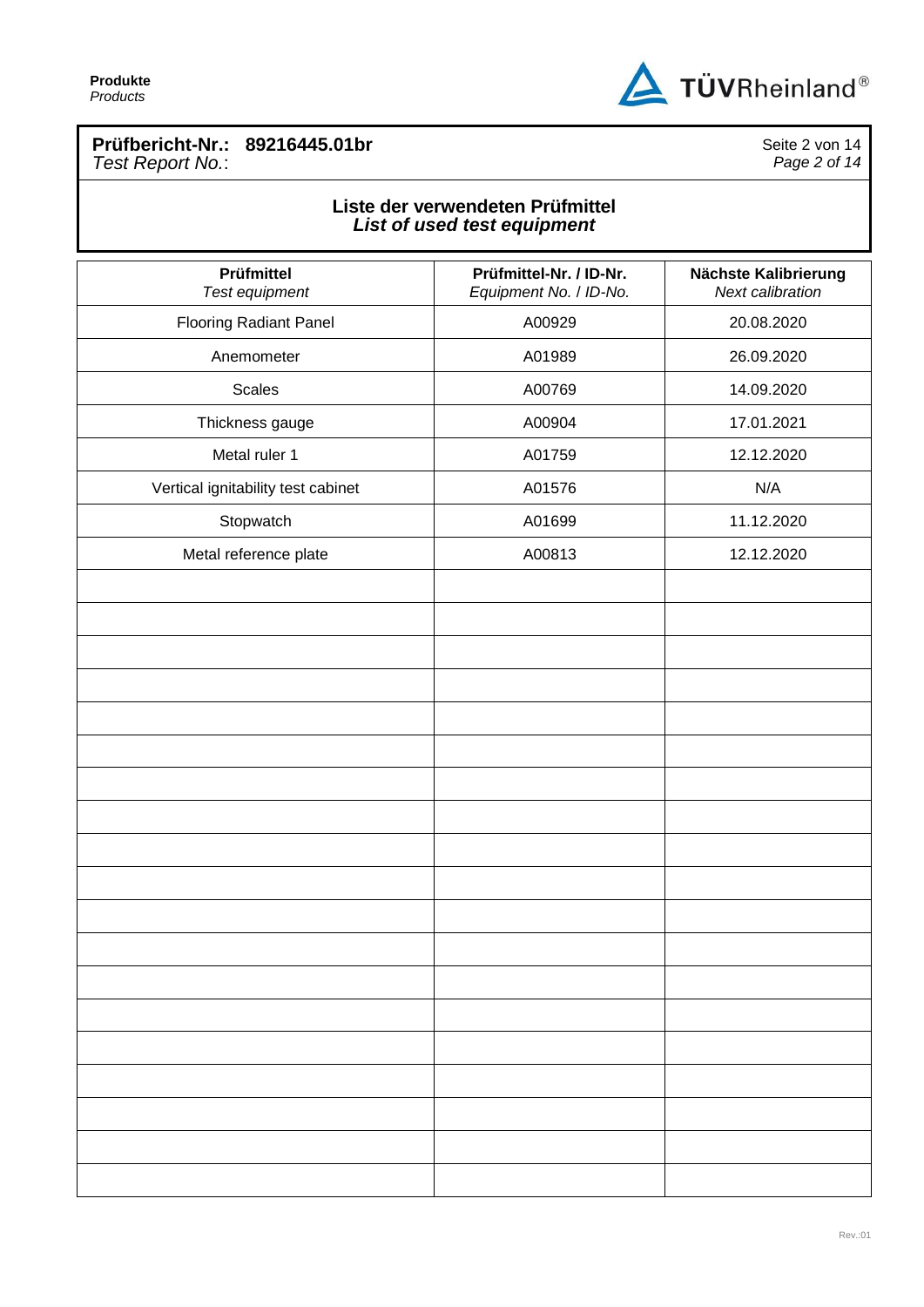

## **Prüfbericht-Nr.: 89216445.01br** *Test Report No.*:

Seite 3 von 14 *Page 3 of 14*

## **Produktbeschreibung** *Product description*

| Product identity                                   | Sphera EC*                         | Weight (g/m <sup>2</sup> )                      | 2900*   |
|----------------------------------------------------|------------------------------------|-------------------------------------------------|---------|
| Product type                                       | Homogeneous PVC floor<br>covering* | Total thickness (mm)                            | $2.00*$ |
| * applicants declaration                           |                                    |                                                 |         |
| Figure 1, Picture of the received sample (surface) |                                    | Figure 2, Picture of the received sample (back) |         |
|                                                    | Sphera EC                          |                                                 | $y$ ł + |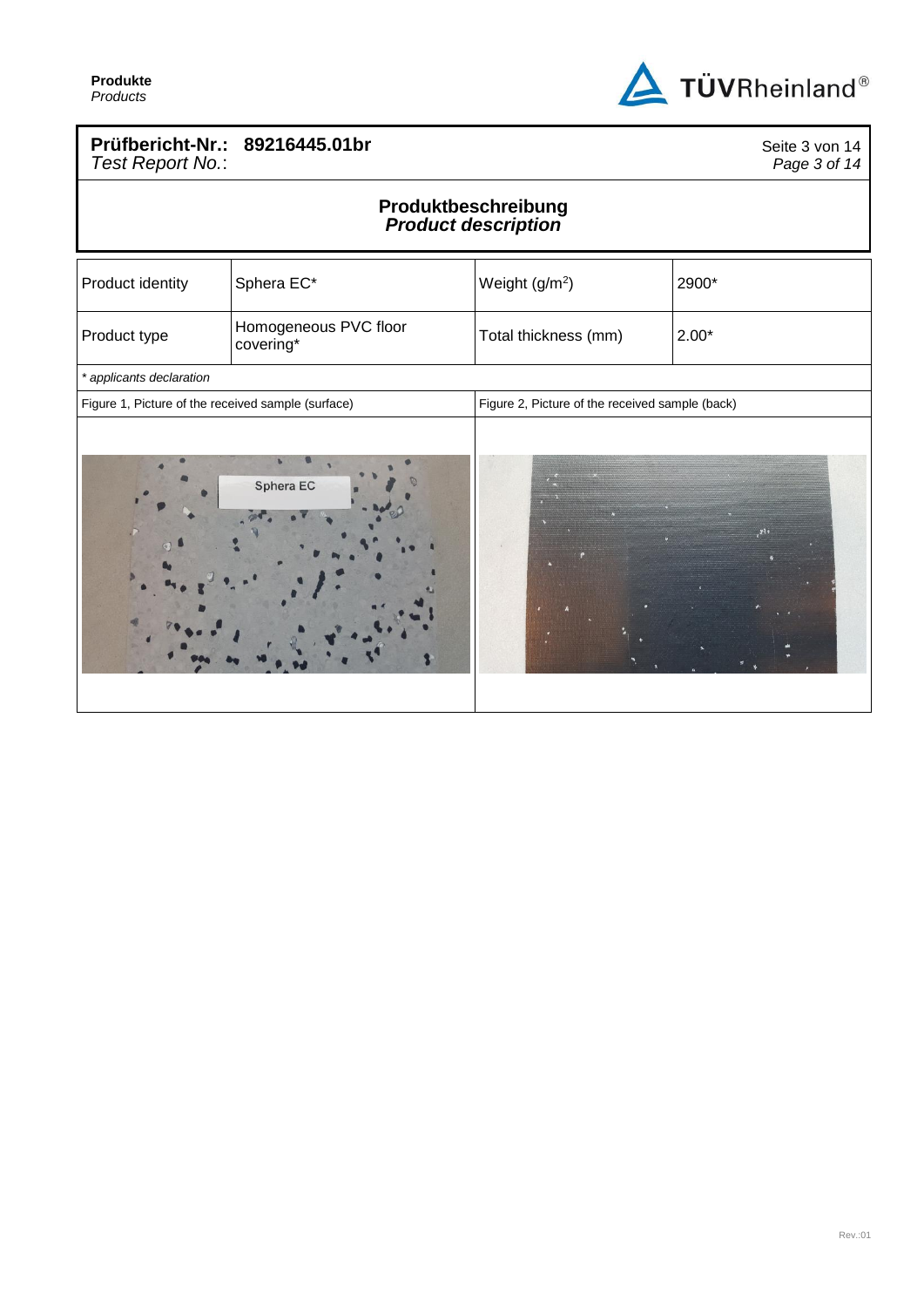

|                | Prüfbericht-Nr.: 89216445.01br<br>Test Report No.:                                                                                                                                                                                                                              |                                    |                              |     |                                                                                                       | Seite 4 von 14 | Page 4 of 14 |
|----------------|---------------------------------------------------------------------------------------------------------------------------------------------------------------------------------------------------------------------------------------------------------------------------------|------------------------------------|------------------------------|-----|-------------------------------------------------------------------------------------------------------|----------------|--------------|
| Absatz         | EN 13501-1:2007+ A1:2009                                                                                                                                                                                                                                                        |                                    | Messergebnisse - Bemerkungen |     |                                                                                                       |                | Bewertung    |
| Clause         | Anforderungen - Prüfungen / Requirements - Tests                                                                                                                                                                                                                                | <b>Measuring results - Remarks</b> |                              |     |                                                                                                       |                | Evaluation   |
| 1              | Construction data (indicative) of the product obtained by the testlaboratory after pre-<br>conditioning<br>01-4.3-P.02-322-WI01                                                                                                                                                 |                                    |                              |     |                                                                                                       |                |              |
|                | Test condition                                                                                                                                                                                                                                                                  |                                    |                              |     | 23 ± 2°C and 50 ± 4% relative humidity                                                                |                |              |
|                | Pre conditioning, duration                                                                                                                                                                                                                                                      |                                    |                              |     | $\geq$ 48 h & until constant mass is achieved                                                         |                |              |
|                | Total thickness (mm)                                                                                                                                                                                                                                                            | 2.1                                |                              |     |                                                                                                       |                |              |
|                | Total mass $(g/m2)$                                                                                                                                                                                                                                                             | 3014                               |                              |     |                                                                                                       |                |              |
|                | Density (kg/m <sup>3</sup> )                                                                                                                                                                                                                                                    | 1415                               |                              |     |                                                                                                       |                |              |
|                | Note: the determined construction data are used for determination of constant mass, the used testmethod is not in accordance<br>with the determination of construction data according the specification standard. Therefore the testresults should be handled as<br>indicative. |                                    |                              |     |                                                                                                       |                |              |
|                |                                                                                                                                                                                                                                                                                 |                                    |                              |     |                                                                                                       |                |              |
| $\overline{2}$ | Ignitability of products subjected to direct impingement of flame<br>EN ISO 11925-2:2010/C1:2011                                                                                                                                                                                |                                    |                              |     |                                                                                                       |                |              |
|                | Date of testing                                                                                                                                                                                                                                                                 | 11.02.2020                         |                              |     |                                                                                                       |                |              |
|                | Pre-conditioning, climate                                                                                                                                                                                                                                                       |                                    |                              |     | 23 ± 2°C and 50 ± 4% relative humidity                                                                |                |              |
|                | Pre-conditioning, duration                                                                                                                                                                                                                                                      |                                    |                              |     | $\geq$ 48 h & until constant mass is achieved                                                         |                |              |
|                | Description of substrate                                                                                                                                                                                                                                                        |                                    | EN 13238:2010                |     | Fibre cement board, thickness $8 \pm 2$ mm,<br>density $1800 \pm 200$ kg/m <sup>3</sup> conforming to |                |              |
|                | Flame application                                                                                                                                                                                                                                                               | Surface                            |                              |     |                                                                                                       |                |              |
|                | Flame application time (s)                                                                                                                                                                                                                                                      | 15                                 |                              |     |                                                                                                       |                |              |
|                | Requirements according EN 13501-1:2007+A1:2009                                                                                                                                                                                                                                  |                                    | See clause 5                 |     |                                                                                                       |                |              |
|                | Test result(s)                                                                                                                                                                                                                                                                  |                                    |                              |     |                                                                                                       |                |              |
|                | Orientation                                                                                                                                                                                                                                                                     |                                    | Length                       |     |                                                                                                       | Width          |              |
|                | Test sample                                                                                                                                                                                                                                                                     | 1                                  | 2                            | 3   | 1                                                                                                     | 2              | 3            |
|                | Ignition of the sample                                                                                                                                                                                                                                                          | Yes                                | Yes                          | Yes | Yes                                                                                                   | Yes            | Yes          |
|                | Flame tip reached 150 mm above the application point                                                                                                                                                                                                                            | No                                 | No                           | No  | No                                                                                                    | <b>No</b>      | <b>No</b>    |
|                | Duration after application when the flame tip reached the<br>150 mm above the application point (s)                                                                                                                                                                             | N/A                                | N/A                          | N/A | N/A                                                                                                   | N/A            | N/A          |
|                | Extent of damaged area, length (mm)                                                                                                                                                                                                                                             | 20                                 | 18                           | 18  | 16                                                                                                    | 15             | 16           |
|                | Extent of damaged area, width (mm)                                                                                                                                                                                                                                              | 10                                 | 10                           | 9   | 10                                                                                                    | 10             | 10           |
|                | <b>Material melts</b>                                                                                                                                                                                                                                                           | Yes                                | Yes                          | Yes | Yes                                                                                                   | Yes            | Yes          |
|                | Shrinks away from flame without being ignited                                                                                                                                                                                                                                   | No                                 | No                           | No  | No                                                                                                    | No             | No           |
|                | After glowing                                                                                                                                                                                                                                                                   | No                                 | No                           | No  | No                                                                                                    | No             | No           |
|                | Flaming droplets/particles which caused ignition of filter<br>paper                                                                                                                                                                                                             | No                                 | No                           | No  | No                                                                                                    | No             | No           |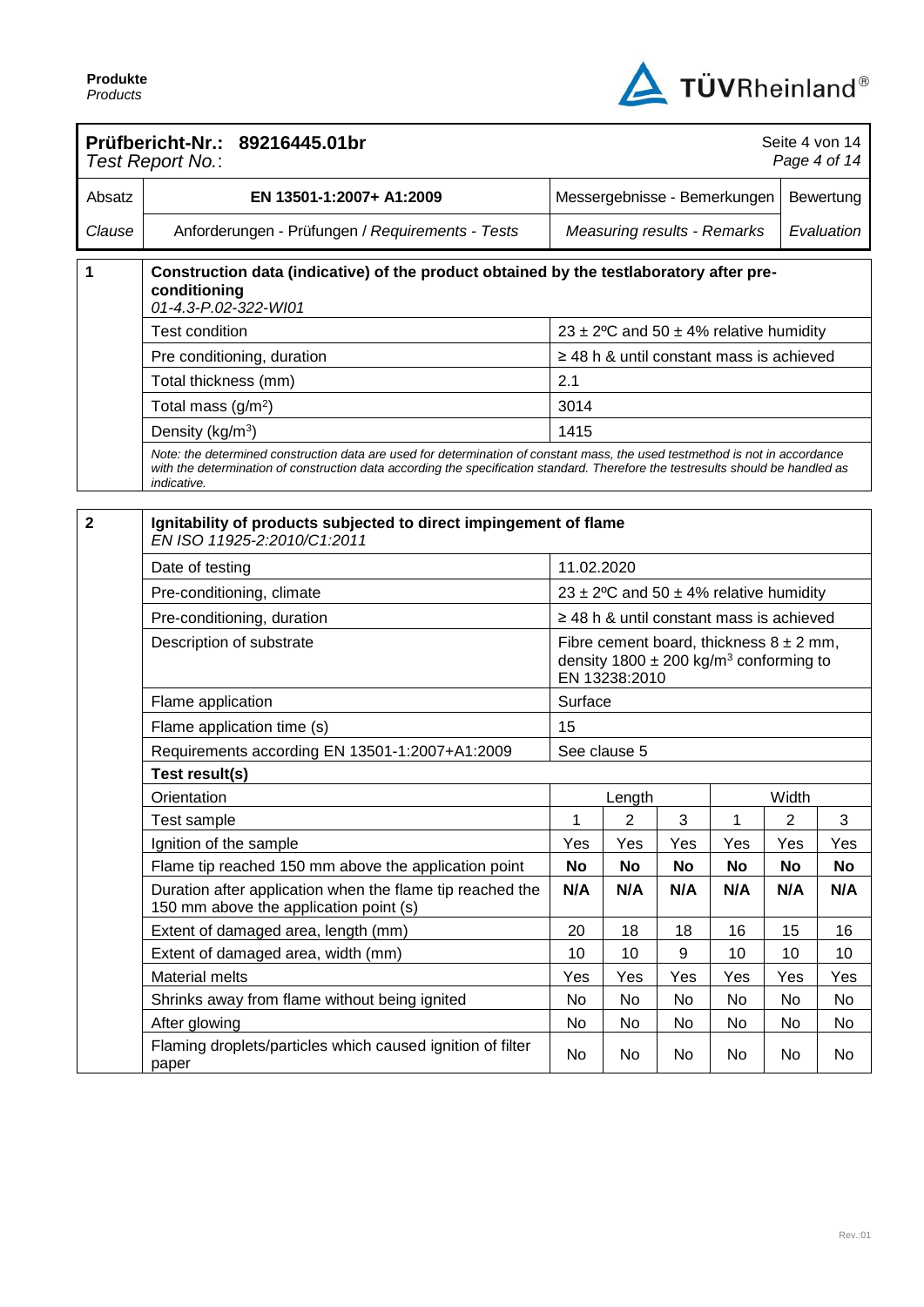

|        | Prüfbericht-Nr.: 89216445.01br<br>Test Report No.:                                                                                                                                                                                                                                                                                                                                                                                                                                                                                                                                         |                              |                |                                                                                                       |      |  | Seite 5 von 14<br>Page 5 of 14 |
|--------|--------------------------------------------------------------------------------------------------------------------------------------------------------------------------------------------------------------------------------------------------------------------------------------------------------------------------------------------------------------------------------------------------------------------------------------------------------------------------------------------------------------------------------------------------------------------------------------------|------------------------------|----------------|-------------------------------------------------------------------------------------------------------|------|--|--------------------------------|
| Absatz | EN 13501-1:2007+ A1:2009                                                                                                                                                                                                                                                                                                                                                                                                                                                                                                                                                                   | Messergebnisse - Bemerkungen |                |                                                                                                       |      |  | Bewertung                      |
| Clause | Anforderungen - Prüfungen / Requirements - Tests                                                                                                                                                                                                                                                                                                                                                                                                                                                                                                                                           |                              |                | <b>Measuring results - Remarks</b>                                                                    |      |  | Evaluation                     |
| 3      | Determination of the burning behaviour using a radiant heat source<br>EN ISO 9239-1:2010                                                                                                                                                                                                                                                                                                                                                                                                                                                                                                   |                              |                |                                                                                                       |      |  |                                |
|        | Date of testing                                                                                                                                                                                                                                                                                                                                                                                                                                                                                                                                                                            | 11.02.2020                   |                |                                                                                                       |      |  |                                |
|        | Pre-conditioning, climate                                                                                                                                                                                                                                                                                                                                                                                                                                                                                                                                                                  |                              |                | 23 ± 2°C and 50 ± 4% relative humidity                                                                |      |  |                                |
|        | Pre-conditioning, duration                                                                                                                                                                                                                                                                                                                                                                                                                                                                                                                                                                 |                              |                | $\geq$ 48 h & until constant mass is achieved                                                         |      |  |                                |
|        | Description of substrate                                                                                                                                                                                                                                                                                                                                                                                                                                                                                                                                                                   | EN 13238:2010                |                | Fibre cement board, thickness $8 \pm 2$ mm,<br>density $1800 \pm 200$ kg/m <sup>3</sup> conforming to |      |  |                                |
|        | Fixing method                                                                                                                                                                                                                                                                                                                                                                                                                                                                                                                                                                              | Eurocol 540.                 |                | The samples are glued to the substrate with                                                           |      |  |                                |
|        | Requirements according EN 13501-1:2007+ A1:2009                                                                                                                                                                                                                                                                                                                                                                                                                                                                                                                                            | See clause 5                 |                |                                                                                                       |      |  |                                |
|        | Test result(s)                                                                                                                                                                                                                                                                                                                                                                                                                                                                                                                                                                             |                              |                |                                                                                                       |      |  |                                |
|        | Test sample                                                                                                                                                                                                                                                                                                                                                                                                                                                                                                                                                                                | 1                            | $\overline{c}$ | 3                                                                                                     | 4    |  | Mean                           |
|        | Orientation (Length: ↑, Width: T)                                                                                                                                                                                                                                                                                                                                                                                                                                                                                                                                                          | ↑                            | Τ              | ↑                                                                                                     |      |  | ↑                              |
|        | Flame spread (cm)                                                                                                                                                                                                                                                                                                                                                                                                                                                                                                                                                                          | 12                           | 8              | 12                                                                                                    | 11   |  | 12                             |
|        | CHF / HF-30 (kW/m <sup>2</sup> )                                                                                                                                                                                                                                                                                                                                                                                                                                                                                                                                                           | 10.4                         | $\geq 10.9$    | 10.4                                                                                                  | 10.5 |  | 10.4                           |
|        | Maximum light attenuation (%)                                                                                                                                                                                                                                                                                                                                                                                                                                                                                                                                                              | 30.9                         | 28.3           | 41.2                                                                                                  | 31.2 |  | 34.4                           |
|        | Smoke production (%.min)                                                                                                                                                                                                                                                                                                                                                                                                                                                                                                                                                                   | 97                           | 76             | 99                                                                                                    | 102  |  | 99                             |
|        | Observations:<br>Specimen 1, 2, 3 and 4: Flashing, transitory- or sustained flaming are observed.<br>Specimen 1, 2, 3 and 4: Extinguished naturally before the end of the test duration.                                                                                                                                                                                                                                                                                                                                                                                                   |                              |                |                                                                                                       |      |  |                                |
| 4      | <b>Classification of burning behaviour</b><br>EN 13501-1:2007+A1:2009                                                                                                                                                                                                                                                                                                                                                                                                                                                                                                                      |                              |                |                                                                                                       |      |  |                                |
|        | The product, Sphera EC, in relation to its reaction to fire behaviour is classified:                                                                                                                                                                                                                                                                                                                                                                                                                                                                                                       |                              |                |                                                                                                       |      |  | $B_{fl}$                       |
|        | The additional classification in relation to smoke production is:                                                                                                                                                                                                                                                                                                                                                                                                                                                                                                                          |                              |                |                                                                                                       |      |  | s <sub>1</sub>                 |
|        | Reaction to fire classification : $B_{fl}$ – s1                                                                                                                                                                                                                                                                                                                                                                                                                                                                                                                                            |                              |                |                                                                                                       |      |  |                                |
|        | Field of application<br>As a floor covering in accordance with the nominal product parameters given on page 3.<br>On end use substrates of classes A1 and A2-s1,d0 according to EN 13238:2010.<br>Glued down with Eurocol 540.                                                                                                                                                                                                                                                                                                                                                             |                              |                |                                                                                                       |      |  |                                |
|        | <b>Statements</b><br>This document does not represent type approval or certification of the product.<br>$\blacksquare$<br>The test results only relate to the behaviour of the test specimens of the examined product<br>$\blacksquare$<br>under the -particular conditions of the test in laboratory conditions; they are not intended to be<br>the sole criterion for assessing the potential fire hazard of the product in use.<br>The validity of this report will expire directly after alterations or modifications of the examined<br>product (combination)(s) and/or the criteria. |                              |                |                                                                                                       |      |  |                                |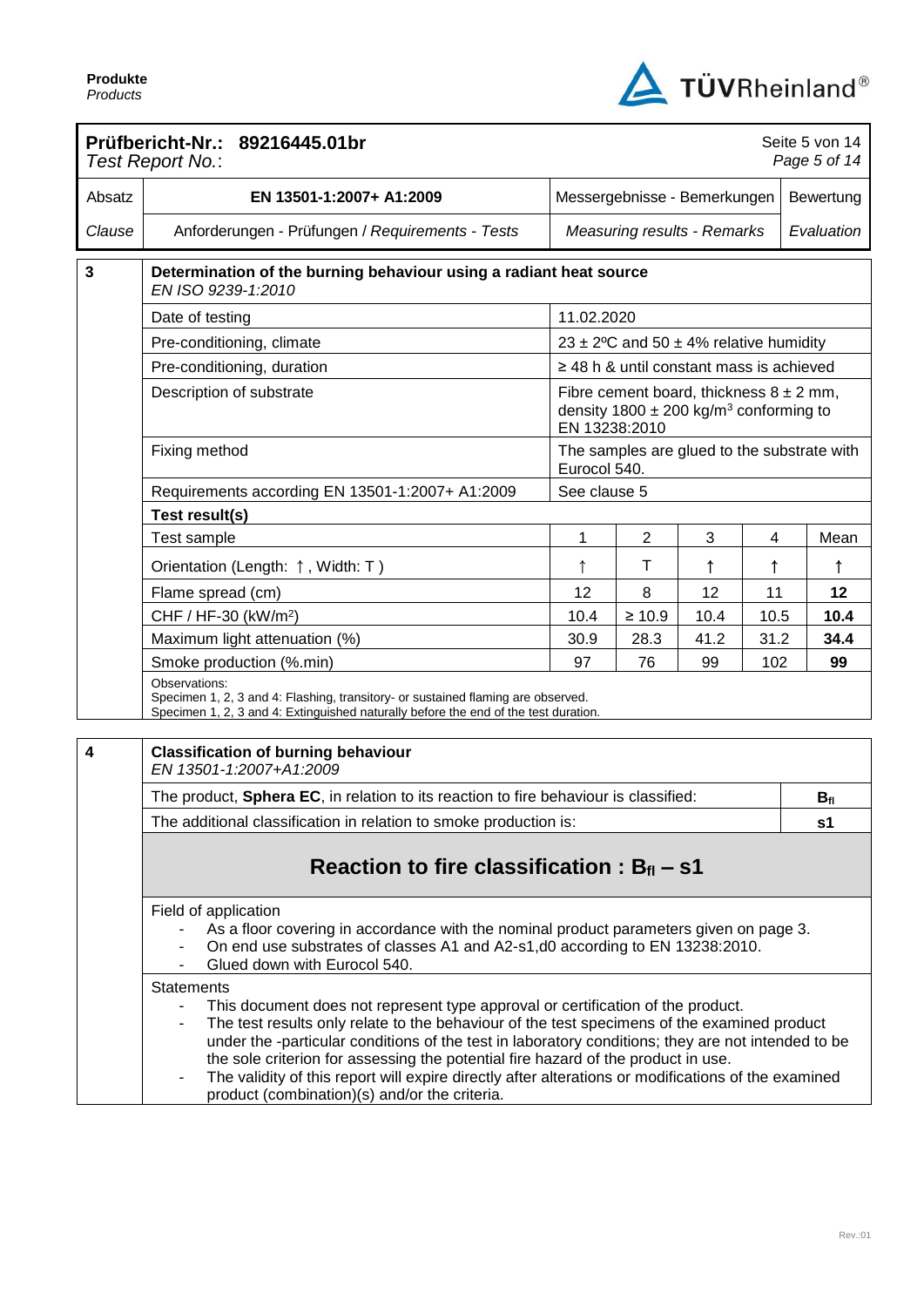

Seite 6 von 14

## **Prüfbericht-Nr.: 89216445.01br**

|        | Test Report No.:                                 | Page 6 of $14$                           |            |  |  |
|--------|--------------------------------------------------|------------------------------------------|------------|--|--|
| Absatz | EN 13501-1:2007+ A1:2009                         | Messergebnisse - Bemerkungen   Bewertung |            |  |  |
| Clause | Anforderungen - Prüfungen / Requirements - Tests | <b>Measuring results - Remarks</b>       | Evaluation |  |  |

| $5\phantom{1}$ | Potential classes of reaction to fire performance for floorings<br>EN 13501-1:2007+A1:2009                                                            |                                                                                                                                                                                                                                                                                                                                                                                                                                                                                |                                                                                                                                                       |                              |  |  |
|----------------|-------------------------------------------------------------------------------------------------------------------------------------------------------|--------------------------------------------------------------------------------------------------------------------------------------------------------------------------------------------------------------------------------------------------------------------------------------------------------------------------------------------------------------------------------------------------------------------------------------------------------------------------------|-------------------------------------------------------------------------------------------------------------------------------------------------------|------------------------------|--|--|
|                | Class                                                                                                                                                 | Test method(s)                                                                                                                                                                                                                                                                                                                                                                                                                                                                 | Classification criteria                                                                                                                               | Additional classifications   |  |  |
|                |                                                                                                                                                       | EN ISO 1182 a<br>and                                                                                                                                                                                                                                                                                                                                                                                                                                                           | $\Delta T \leq 30$ °C; and<br>$\Delta m \le 50$ %; and<br>$t_f = 0$ (i.e. no sustained flaming)                                                       |                              |  |  |
|                | $A1_{fl}$                                                                                                                                             | <b>EN ISO 1716</b>                                                                                                                                                                                                                                                                                                                                                                                                                                                             | $PCS \leq 2.0$ MJ/kg $a$ and<br>$PCS \leq 2.0$ MJ/m <sup>2 b</sup> and<br>$PCS \leq 1.4$ MJ/m <sup>2 c</sup> and<br>$PCS \leq 2.0$ MJ/kg <sup>d</sup> |                              |  |  |
|                |                                                                                                                                                       | EN ISO 1182 a<br>or                                                                                                                                                                                                                                                                                                                                                                                                                                                            | $\Delta T \le 50$ °C and<br>$\Delta m \le 50$ % and<br>$t_f \leq 20$ s                                                                                |                              |  |  |
|                | A2f1                                                                                                                                                  | <b>EN ISO 1716</b><br>and                                                                                                                                                                                                                                                                                                                                                                                                                                                      | $PCS \leq 3.0$ MJ/kg a and<br>$PCS \leq 4.0$ MJ/m <sup>2 b</sup> and<br>$PCS \leq 4.0$ MJ/m <sup>2 c</sup> and<br>$PCS \leq 3.0$ MJ/kg d              |                              |  |  |
|                |                                                                                                                                                       | EN ISO 9239-1 e                                                                                                                                                                                                                                                                                                                                                                                                                                                                | CHF $\geq$ 8.0 kW/m <sup>2</sup>                                                                                                                      | Smoke production 9           |  |  |
|                |                                                                                                                                                       | EN ISO 9239-1 e<br>and                                                                                                                                                                                                                                                                                                                                                                                                                                                         | CHF $\geq$ 8.0 kW/m <sup>2</sup>                                                                                                                      | Smoke production 9           |  |  |
|                | $B_{fl}$                                                                                                                                              | EN ISO 11925-2 h:<br>Exposure = $15 s$                                                                                                                                                                                                                                                                                                                                                                                                                                         | $Fs \leq 150$ mm within 20 s                                                                                                                          | $\overline{\phantom{a}}$     |  |  |
|                |                                                                                                                                                       | EN ISO 9239-1 e<br>and                                                                                                                                                                                                                                                                                                                                                                                                                                                         | CHF $\geq$ 4.5 kW/m <sup>2</sup>                                                                                                                      | Smoke production 9           |  |  |
|                | $C_{fl}$                                                                                                                                              | EN ISO 11925-2 h:<br>Exposure = $15 s$                                                                                                                                                                                                                                                                                                                                                                                                                                         | $Fs \leq 150$ mm within 20 s                                                                                                                          | $\blacksquare$               |  |  |
|                |                                                                                                                                                       | EN ISO 9239-1 e<br>and                                                                                                                                                                                                                                                                                                                                                                                                                                                         | CHF $\geq$ 3.0 kW/m <sup>2</sup>                                                                                                                      | Smoke production 9           |  |  |
|                | $D_{fl}$                                                                                                                                              | EN ISO 11925-2 h:<br>Exposure = $15 s$                                                                                                                                                                                                                                                                                                                                                                                                                                         | $Fs \leq 150$ mm within 20 s                                                                                                                          |                              |  |  |
|                | $E_{fl}$                                                                                                                                              | EN ISO 11925-2 h:<br>Exposure = $15 s$                                                                                                                                                                                                                                                                                                                                                                                                                                         | $Fs \leq 150$ mm within 20 s                                                                                                                          | $\qquad \qquad \blacksquare$ |  |  |
|                | $F_{\rm fl}$                                                                                                                                          | No performance determined                                                                                                                                                                                                                                                                                                                                                                                                                                                      |                                                                                                                                                       |                              |  |  |
|                | $\mathsf a$<br>c<br>d<br>For the product as a whole.<br>e<br>Test duration = 30 min.<br>f<br>g<br>$s1$ = Smoke $\leq$ 750 % minutes;                  | For homogeneous products and substantial components of non-homogeneous products.<br>For any external non-substantial component of non-homogeneous products.<br>For any internal non-substantial component of non-homogeneous products.<br>Critical flux is defined as the radiant flux at which the flame extinguishes or the radiant flux after a test period of 30 min,<br>whichever is the lower (i.e. the flux corresponding with the furthest extent of spread of flame). |                                                                                                                                                       |                              |  |  |
|                | $s2 = not s1$ .<br>h<br>Under conditions of surface flame attack and, if appropriate to the end use application of the product, edge flame<br>attack. |                                                                                                                                                                                                                                                                                                                                                                                                                                                                                |                                                                                                                                                       |                              |  |  |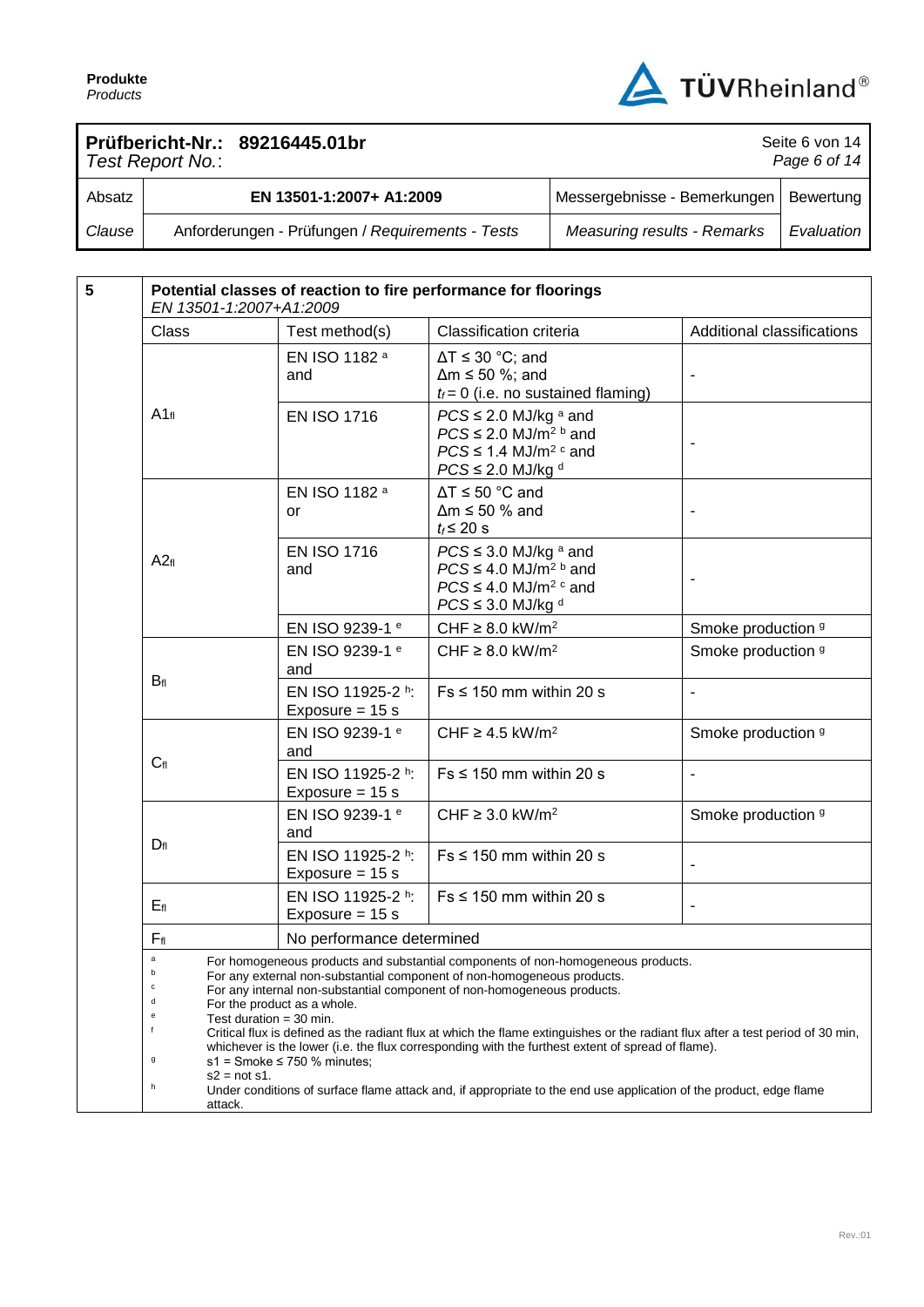

|        | Test Report No.: | Prüfbericht-Nr.: 89216445.01br                   | Seite 7 von 14<br>Page 7 of 14           |            |  |  |  |
|--------|------------------|--------------------------------------------------|------------------------------------------|------------|--|--|--|
| Absatz |                  | EN 13501-1:2007+ A1:2009                         | Messergebnisse - Bemerkungen   Bewertung |            |  |  |  |
| Clause |                  | Anforderungen - Prüfungen / Requirements - Tests | <b>Measuring results - Remarks</b>       | Evaluation |  |  |  |

Report produced with the Fire Testing Technology FRPSoft software

page 1

## Flooring Radiant Panel Single Specimen Report

| Standard<br>Laboratory<br>Sponsor<br>Date of test                                                                                                                                                                                                                                                                                                                                                                             | : EN ISO 9239-1:2010<br>TÜV Rheinland Nederland B.V.<br>Forbo 89216445<br>: Feb. 11 2020             |                                                                                                                                                             |                                                                                            |
|-------------------------------------------------------------------------------------------------------------------------------------------------------------------------------------------------------------------------------------------------------------------------------------------------------------------------------------------------------------------------------------------------------------------------------|------------------------------------------------------------------------------------------------------|-------------------------------------------------------------------------------------------------------------------------------------------------------------|--------------------------------------------------------------------------------------------|
| Specimen description<br>Test name<br>File name<br>Test number in series                                                                                                                                                                                                                                                                                                                                                       | : Sphera EC MT20-106016.01<br>$:$ # prod 1<br>: D:\FRPFILES\20020017.CSV<br>: 4                      |                                                                                                                                                             |                                                                                            |
| Flux calibration file name                                                                                                                                                                                                                                                                                                                                                                                                    |                                                                                                      | : C:\FRPSOFT2.9A\CALIB\FLX19003.CSV                                                                                                                         |                                                                                            |
| Thickness (mm)<br>Density (kg/m <sup>3</sup> )                                                                                                                                                                                                                                                                                                                                                                                | : 2.1<br>: 1415                                                                                      |                                                                                                                                                             |                                                                                            |
| Test duration<br>Substrate used?<br>Substrate<br>Fixing method<br>Conditioned?<br>Conditioning temp. (°C)<br>Conditioning RH (%)                                                                                                                                                                                                                                                                                              | : 12 minutes 56 seconds (776 s)<br>: Yes<br>: Calcium silicate<br>: adhesive<br>: Yes<br>: 23<br>:50 |                                                                                                                                                             |                                                                                            |
| <b>Test Results</b>                                                                                                                                                                                                                                                                                                                                                                                                           |                                                                                                      |                                                                                                                                                             |                                                                                            |
| Time to ignition<br>Time to flameout<br>Extent of burning (mm)<br>Critical flux at extinguishment (kW/m <sup>2</sup> )<br>$HF-10$ (kW/m <sup>2</sup> )<br>HF-20 (kW/m <sup>2</sup> )<br>HF-30 (kW/m <sup>2</sup> )<br>Flame spread at 10 minutes (mm)<br>Flame spread at 20 minutes (mm)<br>Flame spread at 30 minutes (mm)<br>Peak light attenuation (%)<br>Time to peak light attenuation<br>Total integrated smoke (%.min) | :120<br>120<br>: 30.9<br>: 96.81                                                                     | : 2 minutes 05 seconds (125 s)<br>: 12 minutes 54 seconds (774 s)<br>:10.36<br>:10.36<br>: Not measured<br>: Not measured<br>: 3 minutes 28 seconds (208 s) | Not calculated (test duration < 20 minutes)<br>Not calculated (test duration < 30 minutes) |
| Potential classification<br>Smoke production classification                                                                                                                                                                                                                                                                                                                                                                   | : sI                                                                                                 | : $A2(fI)/B(fI)$                                                                                                                                            |                                                                                            |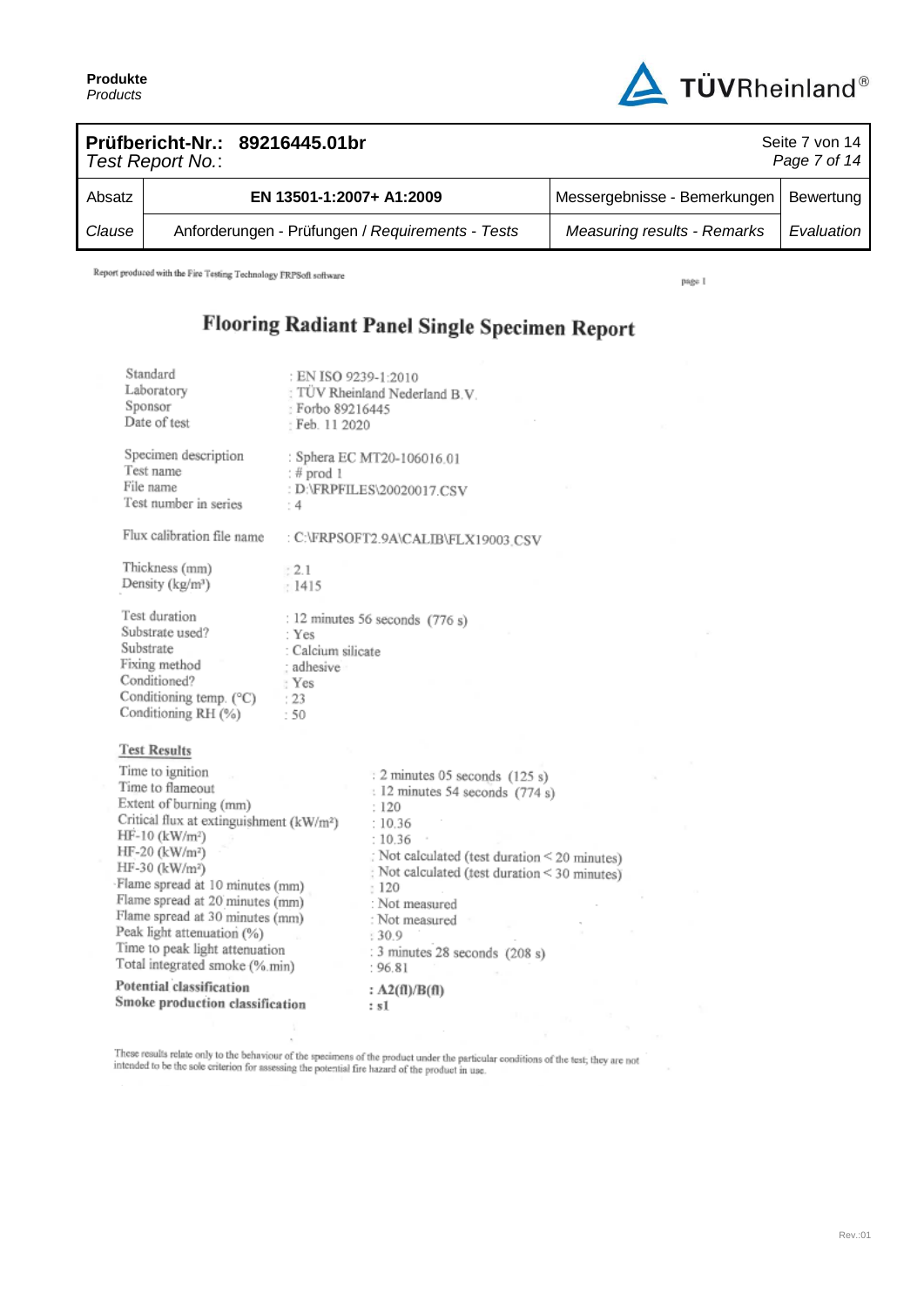

| Prüfbericht-Nr.: 89216445.01br<br>Seite 8 von 14<br>Page 8 of 14<br>Test Report No.: |  |                                                  |                                          |            |  |
|--------------------------------------------------------------------------------------|--|--------------------------------------------------|------------------------------------------|------------|--|
| Absatz                                                                               |  | EN 13501-1:2007+ A1:2009                         | Messergebnisse - Bemerkungen   Bewertung |            |  |
| Clause                                                                               |  | Anforderungen - Prüfungen / Requirements - Tests | <b>Measuring results - Remarks</b>       | Evaluation |  |

Report produced with the Fire Testing Technology FRPSoft software

page 2



 $\begin{tabular}{ll} Test name & : \# prod 1 \\ File name & : D:\!{\small FRFFILES\!20020017.CSV} \end{tabular}$ 

## **Rake Results**

|     |                          |      |                          | Position (mm) Time (s) Flux (kW/m <sup>2</sup> ) Qsb (MJ/m <sup>2</sup> ) Position (mm) Time (s) Flux (kW/m <sup>2</sup> ) Qsb (MJ/m <sup>2</sup> ) |                          |     |                          |
|-----|--------------------------|------|--------------------------|-----------------------------------------------------------------------------------------------------------------------------------------------------|--------------------------|-----|--------------------------|
| 60  | 214                      | 11.1 | 2.372                    | 510                                                                                                                                                 | $\overline{\phantom{a}}$ | 3.7 | $\sim$                   |
| 110 | 289                      | 10.5 | 3.023                    | 560                                                                                                                                                 | $\sim$                   | 3.1 |                          |
| 160 | $\overline{\phantom{a}}$ | 9.9  | $\sim$                   | 610                                                                                                                                                 | $\sim$                   | 2.7 | $\sim$<br>۰              |
| 210 | $\sim$                   | 9.3  | $\sim$                   | 660                                                                                                                                                 | ۰                        | 2.3 | $\mathbf{r}$             |
| 260 | $\overline{\phantom{a}}$ | 8.3  | ×.                       | 710                                                                                                                                                 | $\sim$                   | 2.0 | $\sim$                   |
| 310 | $\sim$                   | 7.3  | $\sim$                   | 760                                                                                                                                                 | $\sim$                   | 1.7 |                          |
| 360 | $\sim$                   | 6.2  | $\sim$                   | 810                                                                                                                                                 | $\sim$                   | 1.5 | ×.                       |
| 410 | $\overline{\phantom{0}}$ | 5.2  | $\overline{\phantom{a}}$ | 860                                                                                                                                                 | ۰                        | 1.3 | ۰                        |
| 460 | $\sim$                   | 4.4  | $\mathbf{m}$             | 910                                                                                                                                                 | ۰                        | 1.2 | $\overline{\phantom{a}}$ |

#### Comments

Specimen extinguished naturally,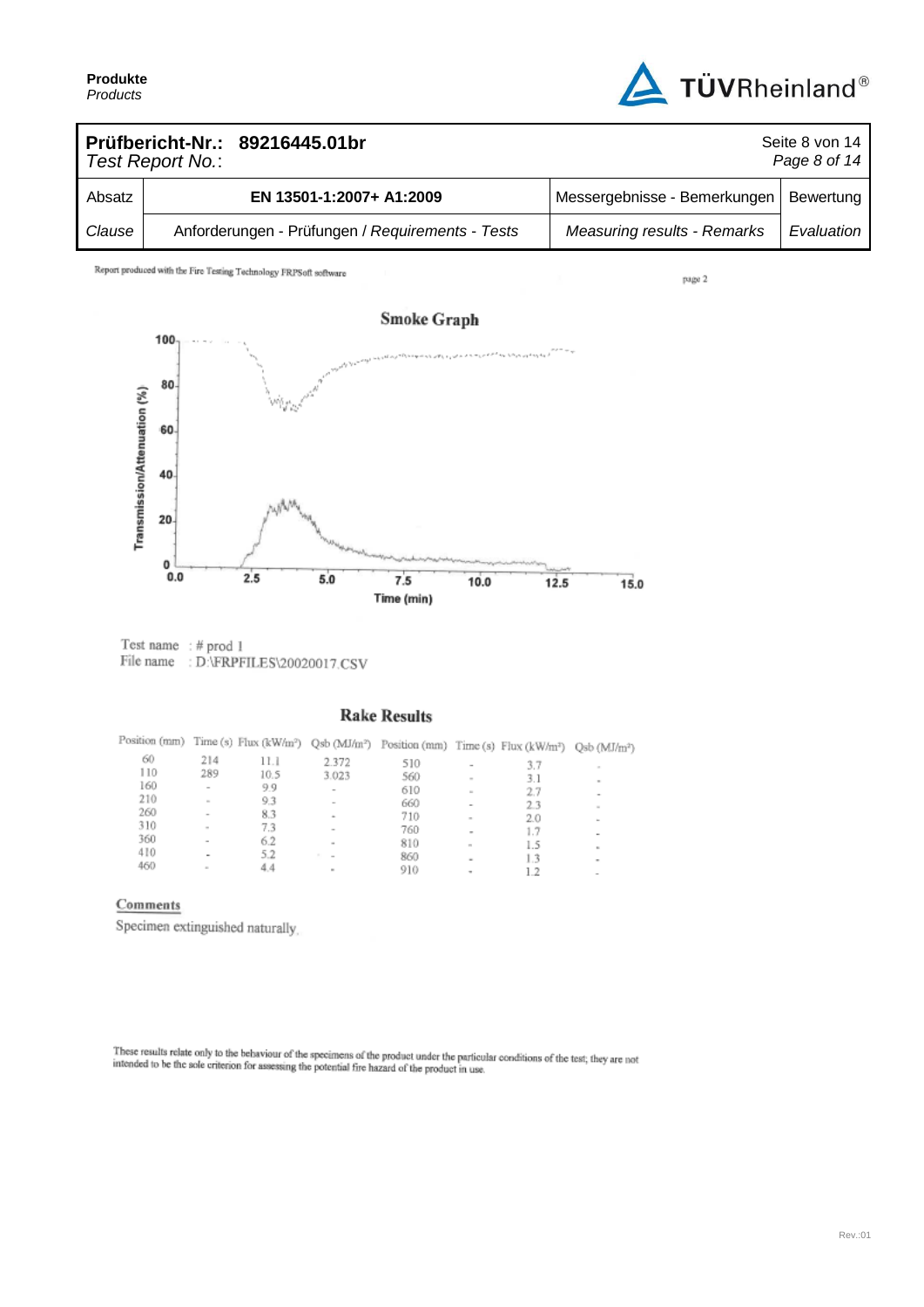

|        | Test Report No.: | Prüfbericht-Nr.: 89216445.01br                   | Seite 9 von 14<br>Page 9 of 14     |            |  |  |  |
|--------|------------------|--------------------------------------------------|------------------------------------|------------|--|--|--|
| Absatz |                  | EN 13501-1:2007+ A1:2009                         | Messergebnisse - Bemerkungen       | Bewertung  |  |  |  |
| Clause |                  | Anforderungen - Prüfungen / Requirements - Tests | <b>Measuring results - Remarks</b> | Evaluation |  |  |  |

Report produced with the Fire Testing Technology FRPSoft software

page 1

# Flooring Radiant Panel Single Specimen Report

| Standard<br>Laboratory<br>Sponsor<br>Date of test                                                                                                                                                                                                                                                                                                                                                                               | EN ISO 9239-1:2010<br>: Forbo 89216445<br>: Feb. 11 2020          | : TÜV Rheinland Nederland B.V.                                                                                                                                                                                                                                                                                       |  |  |
|---------------------------------------------------------------------------------------------------------------------------------------------------------------------------------------------------------------------------------------------------------------------------------------------------------------------------------------------------------------------------------------------------------------------------------|-------------------------------------------------------------------|----------------------------------------------------------------------------------------------------------------------------------------------------------------------------------------------------------------------------------------------------------------------------------------------------------------------|--|--|
| Specimen description<br>Test name<br>File name<br>Test number in series                                                                                                                                                                                                                                                                                                                                                         | $#$ cross 2<br>: $4$                                              | : Sphera EC MT20-106016.01<br>: D:\FRPFILES\20020018.CSV                                                                                                                                                                                                                                                             |  |  |
| Flux calibration file name                                                                                                                                                                                                                                                                                                                                                                                                      |                                                                   | : C:\FRPSOFT2.9A\CALIB\FLX19003.CSV                                                                                                                                                                                                                                                                                  |  |  |
| Thickness (mm)<br>Density (kg/m <sup>3</sup> )                                                                                                                                                                                                                                                                                                                                                                                  | : 2.1<br>: 1415                                                   |                                                                                                                                                                                                                                                                                                                      |  |  |
| Test duration<br>Substrate used?<br>Substrate<br>Fixing method<br>Conditioned?<br>Conditioning temp. (°C)<br>Conditioning RH (%)                                                                                                                                                                                                                                                                                                | : Yes<br>: Calcium silicate<br>: adhesive<br>: Yes<br>: 23<br>:50 | 12 minutes 58 seconds (778 s)                                                                                                                                                                                                                                                                                        |  |  |
| <b>Test Results</b>                                                                                                                                                                                                                                                                                                                                                                                                             |                                                                   |                                                                                                                                                                                                                                                                                                                      |  |  |
| Time to ignition<br>Time to flameout<br>Extent of burning (mm)<br>Critical flux at extinguishment (kW/m <sup>2</sup> )<br>$HF-10$ (kW/m <sup>2</sup> )<br>$HF-20$ (kW/m <sup>2</sup> )<br>HF-30 (kW/m <sup>2</sup> )<br>Flame spread at 10 minutes (mm)<br>Flame spread at 20 minutes (mm)<br>Flame spread at 30 minutes (mm)<br>Peak light attenuation (%)<br>Time to peak light attenuation<br>Total integrated smoke (%.min) |                                                                   | $\approx$ 2 minutes 05 seconds (125 s)<br>$\frac{12}{2}$ minutes 57 seconds (777 s)<br>: 80<br>$:= 10.9$<br>: 10.83<br>: Not calculated (test duration < 20 minutes)<br>Not calculated (test duration < 30 minutes)<br>- 80<br>Not measured<br>: Not measured<br>: 28.32<br>: 3 minutes 07 seconds (187 s)<br>:76.42 |  |  |
| Potential classification<br>Smoke production classification                                                                                                                                                                                                                                                                                                                                                                     |                                                                   | : $A2(fI)/B(fI)$<br>: s1                                                                                                                                                                                                                                                                                             |  |  |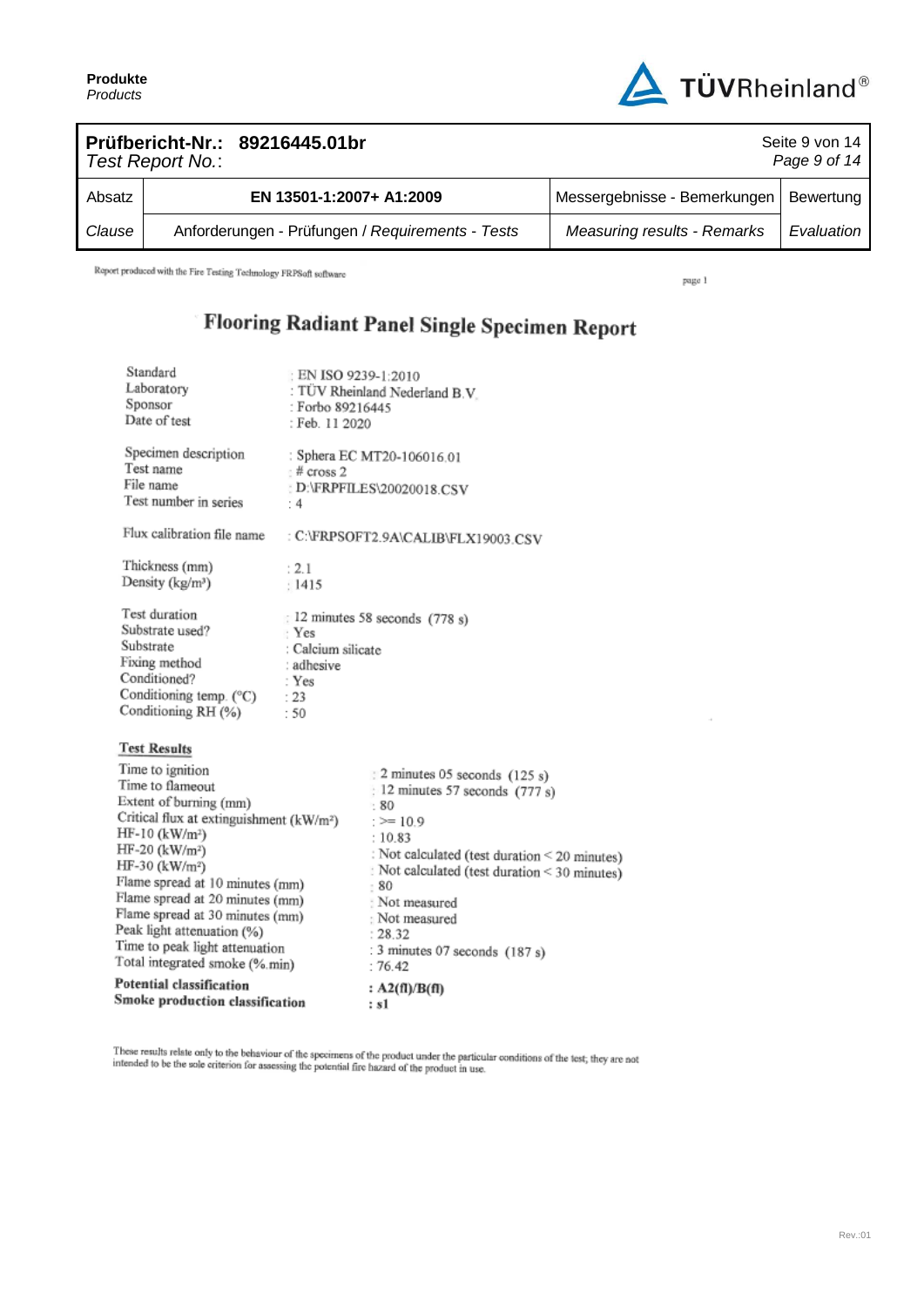

| Prüfbericht-Nr.: 89216445.01br<br>Test Report No.: |  |                                                  |                                    | Seite 10 von 14<br>Page 10 of 14 |
|----------------------------------------------------|--|--------------------------------------------------|------------------------------------|----------------------------------|
| Absatz                                             |  | EN 13501-1:2007+ A1:2009                         | Messergebnisse - Bemerkungen       | Bewertung                        |
| Clause                                             |  | Anforderungen - Prüfungen / Requirements - Tests | <b>Measuring results - Remarks</b> | Evaluation                       |

Report produced with the Fire Testing Technology FRPSoft software

page 2



Test name  $: #$  cross 2 File name : D:\FRPFILES\20020018.CSV

#### **Rake Results**

|     |                          |      |                          | Position (mm) Time (s) Flux (kW/m <sup>2</sup> ) Qsb (MJ/m <sup>2</sup> ) Position (mm) Time (s) Flux (kW/m <sup>2</sup> ) Qsb (MJ/m <sup>2</sup> ) |        |     |        |
|-----|--------------------------|------|--------------------------|-----------------------------------------------------------------------------------------------------------------------------------------------------|--------|-----|--------|
| 60  | 208                      | 11.1 | 2.306                    | 510                                                                                                                                                 | $\sim$ | 3.7 |        |
| 110 | ۰                        | 10.5 | $\overline{\phantom{a}}$ | 560                                                                                                                                                 | $\sim$ | 3.1 |        |
| 160 | $\overline{\phantom{a}}$ | 9.9  | $\overline{\phantom{0}}$ | 610                                                                                                                                                 |        | 2.7 |        |
| 210 | $\sim$                   | 9.3  | ×                        | 660                                                                                                                                                 | ۰      | 2.3 | ۰      |
| 260 | $\overline{a}$           | 8.3  | $\sim$                   | 710                                                                                                                                                 | $\sim$ |     |        |
| 310 |                          | 7.3  | $\overline{\phantom{0}}$ | 760                                                                                                                                                 |        | 2.0 | $\sim$ |
| 360 | $\sim$                   | 6.2  | $\sim$                   | 810                                                                                                                                                 | $\sim$ | 1.7 | ۰      |
| 410 | $\overline{\phantom{a}}$ | 5.2  | $\sim$                   | 860                                                                                                                                                 | ۰      | 1.5 |        |
| 460 | ×                        | 4.4  | ۰                        |                                                                                                                                                     | $\sim$ | 13  | $\sim$ |
|     |                          |      |                          | 910                                                                                                                                                 |        | 1.2 |        |

#### Comments

Specimen extinguished naturally.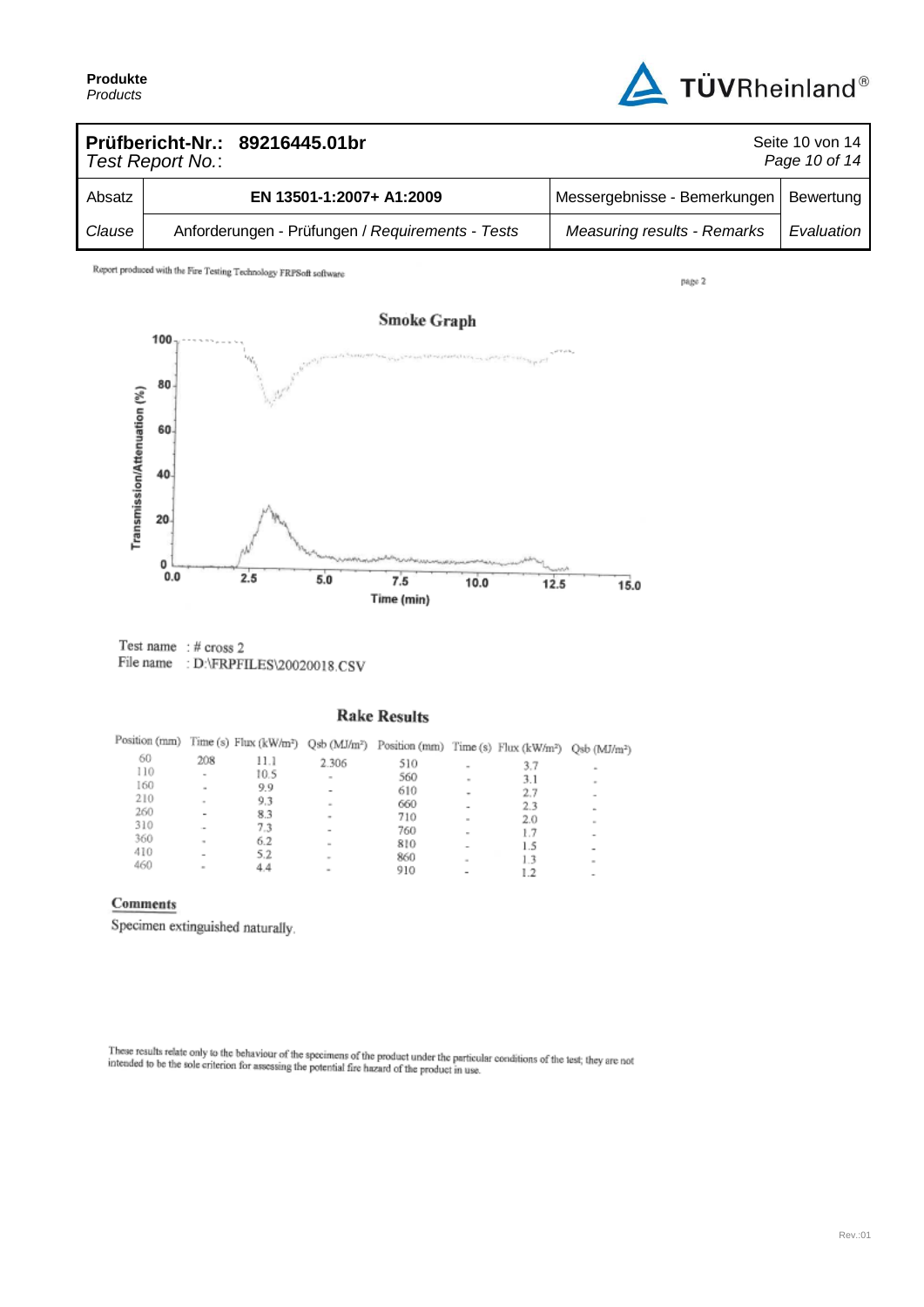

| Prüfbericht-Nr.: 89216445.01br<br>Seite 11 von 14<br>Page 11 of 14<br>Test Report No.: |  |                                                  |                                    |            |
|----------------------------------------------------------------------------------------|--|--------------------------------------------------|------------------------------------|------------|
| Absatz                                                                                 |  | EN 13501-1:2007+ A1:2009                         | Messergebnisse - Bemerkungen       | Bewertung  |
| Clause                                                                                 |  | Anforderungen - Prüfungen / Requirements - Tests | <b>Measuring results - Remarks</b> | Evaluation |

Report produced with the Fire Testing Technology FRPSoft software

page 1

# Flooring Radiant Panel Single Specimen Report

| Standard<br>Laboratory<br>Sponsor<br>Date of test                                                                                                                                                                                                                                                                                                                                                                             | : EN ISO 9239-1:2010<br>: Forbo 89216445<br>: Feb. 11 2020         | : TÜV Rheinland Nederland B.V.                                                                                                                                                                                                                                                                   |  |  |
|-------------------------------------------------------------------------------------------------------------------------------------------------------------------------------------------------------------------------------------------------------------------------------------------------------------------------------------------------------------------------------------------------------------------------------|--------------------------------------------------------------------|--------------------------------------------------------------------------------------------------------------------------------------------------------------------------------------------------------------------------------------------------------------------------------------------------|--|--|
| Specimen description<br>Test name<br>File name<br>Test number in series                                                                                                                                                                                                                                                                                                                                                       | $#$ prod 3<br>: 4                                                  | : Sphera EC MT20-106016.01<br>: D:\FRPFILES\20020019.CSV                                                                                                                                                                                                                                         |  |  |
| Flux calibration file name                                                                                                                                                                                                                                                                                                                                                                                                    |                                                                    | : C:\FRPSOFT2.9A\CALIB\FLX19003.CSV                                                                                                                                                                                                                                                              |  |  |
| Thickness (mm)<br>Density (kg/m <sup>3</sup> )                                                                                                                                                                                                                                                                                                                                                                                | : 2.1<br>: 1415                                                    |                                                                                                                                                                                                                                                                                                  |  |  |
| Test duration<br>Substrate used?<br>Substrate<br>Fixing method<br>Conditioned?<br>Conditioning temp. (°C)<br>Conditioning RH (%)                                                                                                                                                                                                                                                                                              | : Yes<br>: Calcium silicate<br>: adhesive<br>: Yes<br>$-23$<br>.50 | : 12 minutes 19 seconds (739 s)                                                                                                                                                                                                                                                                  |  |  |
| <b>Test Results</b>                                                                                                                                                                                                                                                                                                                                                                                                           |                                                                    |                                                                                                                                                                                                                                                                                                  |  |  |
| Time to ignition<br>Time to flameout<br>Extent of burning (mm)<br>Critical flux at extinguishment (kW/m <sup>2</sup> )<br>$HF-10$ (kW/m <sup>2</sup> )<br>HF-20 (kW/m <sup>2</sup> )<br>HF-30 (kW/m <sup>2</sup> )<br>Flame spread at 10 minutes (mm)<br>Flame spread at 20 minutes (mm)<br>Flame spread at 30 minutes (mm)<br>Peak light attenuation (%)<br>Time to peak light attenuation<br>Total integrated smoke (%.min) |                                                                    | 2 minutes 06 seconds (126 s)<br>$: 12$ minutes 17 seconds (737 s)<br>120<br>: 10.36<br>: 10.36<br>: Not calculated (test duration < 20 minutes)<br>: Not calculated (test duration < 30 minutes)<br>120<br>Not measured<br>: Not measured<br>141.21<br>: 3 minutes 10 seconds (190 s)<br>: 99.12 |  |  |
| Potential classification<br>Smoke production classification                                                                                                                                                                                                                                                                                                                                                                   |                                                                    | : $A2(fI)/B(fI)$<br>: s1                                                                                                                                                                                                                                                                         |  |  |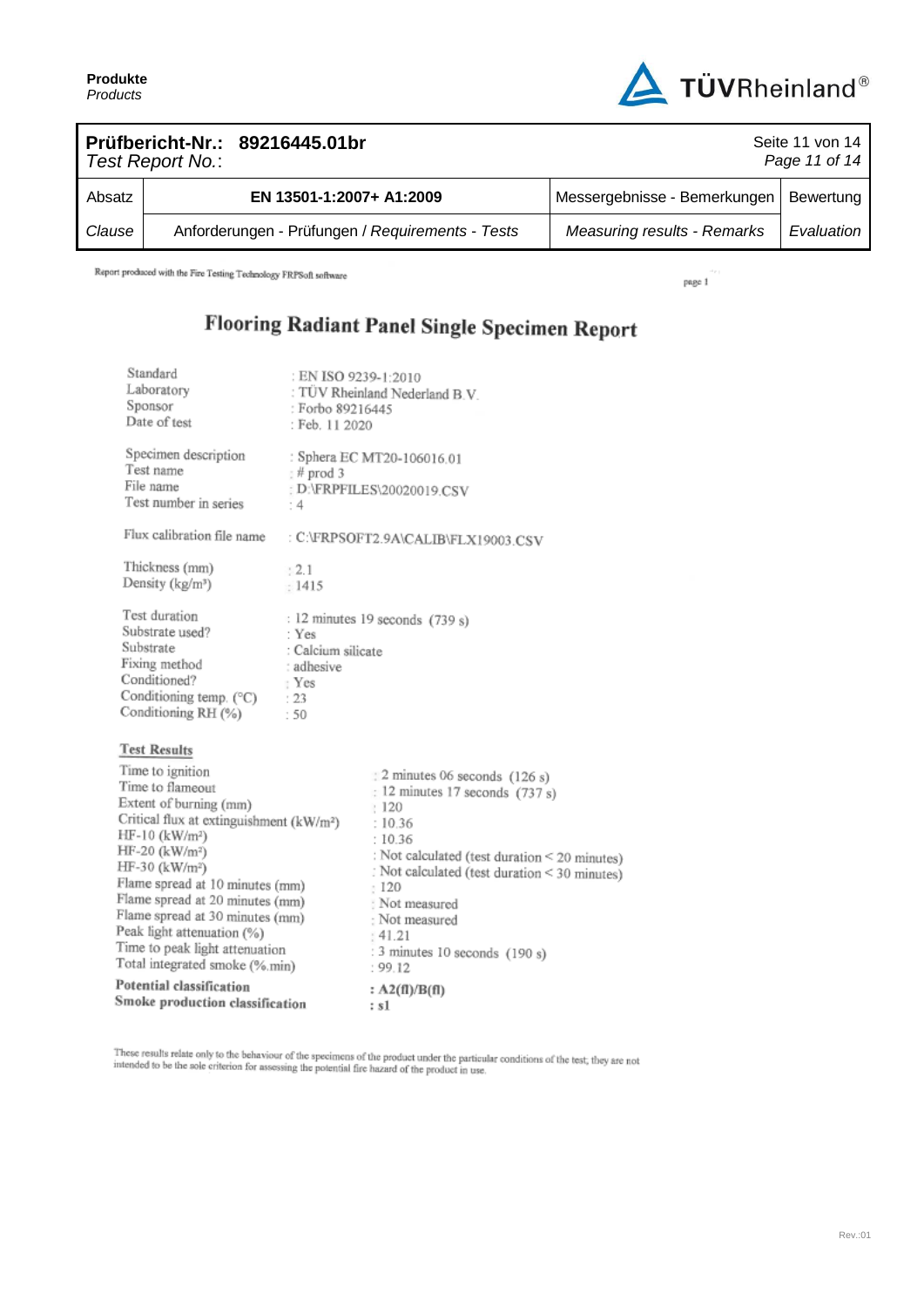

| Prüfbericht-Nr.: 89216445.01br<br>Seite 12 von 14<br>Page 12 of 14<br>Test Report No.: |  |                                                  |                                    |            |
|----------------------------------------------------------------------------------------|--|--------------------------------------------------|------------------------------------|------------|
| Absatz                                                                                 |  | EN 13501-1:2007+ A1:2009                         | Messergebnisse - Bemerkungen       | Bewertung  |
| Clause                                                                                 |  | Anforderungen - Prüfungen / Requirements - Tests | <b>Measuring results - Remarks</b> | Evaluation |

Report produced with the Fire Testing Technology FRPSoft software

page 2



 $\begin{tabular}{ll} Test name & \text{\texttt{# prod 3}}\\ File name & \text{\texttt{: D:}^{\texttt{T}}}\text{RPFILES}\&0020019.CSV\\ \end{tabular}$ 

#### **Rake Results**

| Position (mm) |                          |      |                          | Time (s) Flux (kW/m <sup>2</sup> ) Qsb (MJ/m <sup>2</sup> ) Position (mm) Time (s) Flux (kW/m <sup>2</sup> ) Qsb (MJ/m <sup>2</sup> ) |                          |           |                                        |
|---------------|--------------------------|------|--------------------------|---------------------------------------------------------------------------------------------------------------------------------------|--------------------------|-----------|----------------------------------------|
| 60            | 182                      | 11.1 | 2.017                    | 510                                                                                                                                   | $\sim$                   | 3.7       | $\sim$                                 |
| 110           | 222                      | 10.5 | 2.322                    | 560                                                                                                                                   | $\sim$                   | 3.1       | $\;$                                   |
| 160           | $\sim$                   | 9.9  | $\,$                     | 610                                                                                                                                   | $\sim$                   | 2.7       |                                        |
| 210           | ۰                        | 9.3  | $\overline{\phantom{a}}$ | 660                                                                                                                                   | $\sim$                   | 2.3       | ۰                                      |
| 260           | $\sim$                   | 83   | $\sim$                   | 710                                                                                                                                   | ٠                        | 2.0       | $\qquad \qquad \blacksquare$           |
| 310           | $\overline{\phantom{a}}$ | 7.3  | $\overline{\phantom{a}}$ | 760                                                                                                                                   | $\overline{\phantom{a}}$ | 1.7       | $\qquad \qquad \blacksquare$           |
| 360           | $\sim$                   | 6.2  | $\sim$                   | 810                                                                                                                                   |                          | 1.5       | $\sim$                                 |
| 410           | ٠                        | 5.2  | ۰                        | 860                                                                                                                                   | ۰                        |           | $\sim$                                 |
| 460           | $\equiv$                 | 4.4  | $\sim$                   | 910                                                                                                                                   | ۰                        | 1.3<br>12 | $\sim$<br>$\qquad \qquad \blacksquare$ |

### Comments

Specimen extinguished naturally.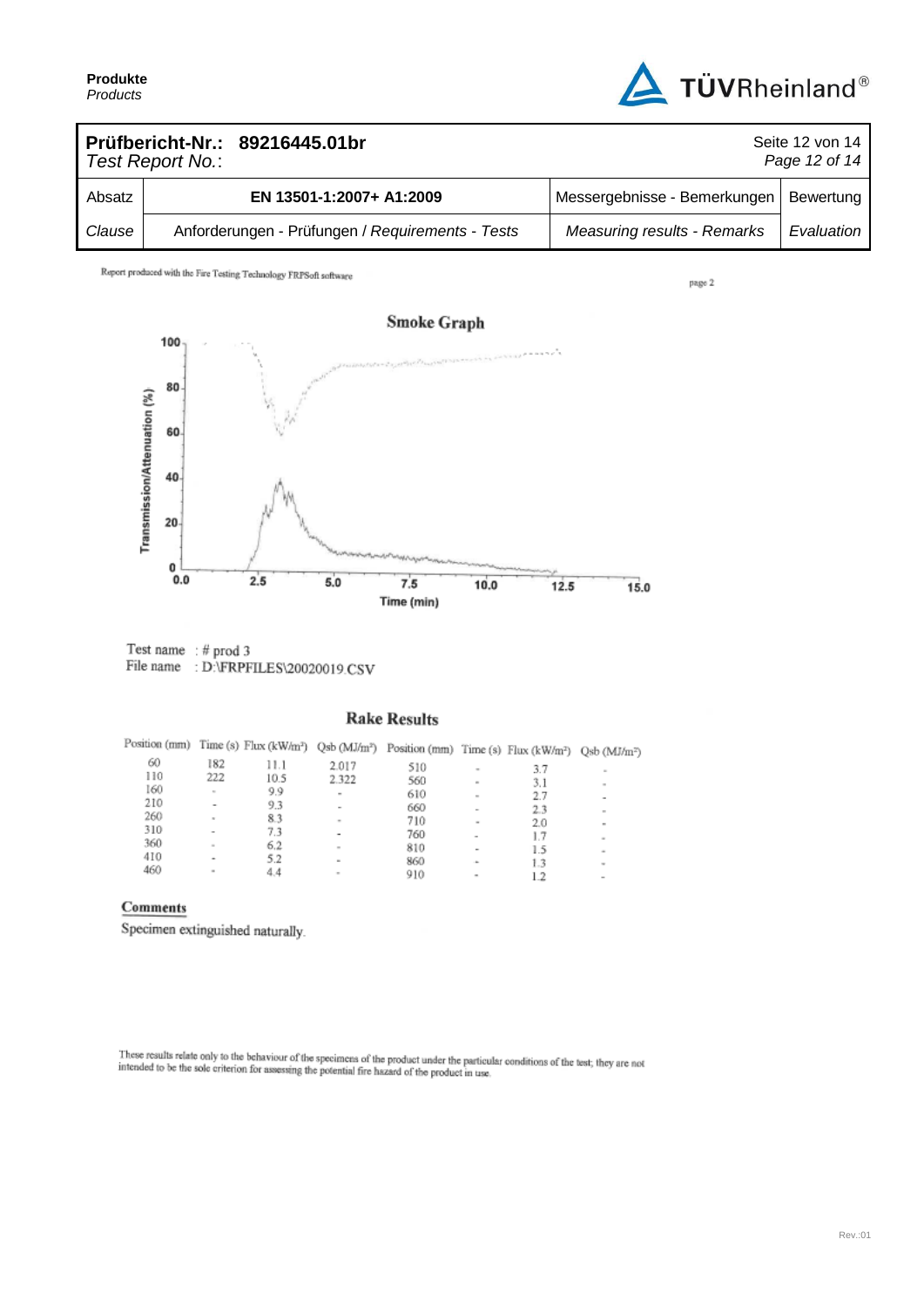

| Prüfbericht-Nr.: 89216445.01br<br>Seite 13 von 14<br>Page 13 of 14<br>Test Report No.: |  |                                                  |                                          |            |
|----------------------------------------------------------------------------------------|--|--------------------------------------------------|------------------------------------------|------------|
| Absatz                                                                                 |  | EN 13501-1:2007+ A1:2009                         | Messergebnisse - Bemerkungen   Bewertung |            |
| Clause                                                                                 |  | Anforderungen - Prüfungen / Requirements - Tests | <b>Measuring results - Remarks</b>       | Evaluation |

Report produced with the Fire Testing Technology FRPSoft software

page 1

## Flooring Radiant Panel Single Specimen Report

| Potential classification<br>Smoke production classification |                                                                                                                                                                                                                                                                                                                                                                                                                                                      |                                                                   | : A2(fl)/B(fl)<br>: s1                                                                                                                                                                                                                                                                                |  |  |
|-------------------------------------------------------------|------------------------------------------------------------------------------------------------------------------------------------------------------------------------------------------------------------------------------------------------------------------------------------------------------------------------------------------------------------------------------------------------------------------------------------------------------|-------------------------------------------------------------------|-------------------------------------------------------------------------------------------------------------------------------------------------------------------------------------------------------------------------------------------------------------------------------------------------------|--|--|
|                                                             | <b>Test Results</b><br>Time to ignition<br>Time to flameout<br>Extent of burning (mm)<br>Critical flux at extinguishment (kW/m <sup>2</sup> )<br>$HF-10$ (kW/m <sup>2</sup> )<br>HF-20 (kW/m <sup>2</sup> )<br>HF-30 (kW/m <sup>2</sup> )<br>Flame spread at 10 minutes (mm)<br>Flame spread at 20 minutes (mm)<br>Flame spread at 30 minutes (mm)<br>Peak light attenuation (%)<br>Time to peak light attenuation<br>Total integrated smoke (%.min) |                                                                   | : 2 minutes 05 seconds (125 s)<br>: 13 minutes 47 seconds (827 s)<br>: 110<br>: 10.46<br>- 10.58<br>Not calculated (test duration < 20 minutes)<br>: Not calculated (test duration < 30 minutes)<br>$-100$<br>Not measured<br>: Not measured<br>: 31.23<br>: 3 minutes 16 seconds (196 s)<br>: 102.12 |  |  |
|                                                             | Test duration<br>Substrate used?<br>Substrate<br>Fixing method<br>Conditioned?<br>Conditioning temp. (°C)<br>Conditioning RH (%)                                                                                                                                                                                                                                                                                                                     | · Yes<br>: Calcium silicate<br>: adhesive<br>: Yes<br>: 23<br>.50 | 13 minutes 49 seconds (829 s)                                                                                                                                                                                                                                                                         |  |  |
|                                                             | Flux calibration file name<br>Thickness (mm)<br>Density (kg/m <sup>3</sup> )                                                                                                                                                                                                                                                                                                                                                                         | t 2.1<br>1415                                                     | : C:\FRPSOFT2.9A\CALIB\FLX19003.CSV                                                                                                                                                                                                                                                                   |  |  |
|                                                             | Specimen description<br>Test name<br>File name<br>Test number in series                                                                                                                                                                                                                                                                                                                                                                              | $:$ # prod 4<br>- 4                                               | : Sphera EC MT20-106016.01<br>: D:\FRPFILES\20020020.CSV                                                                                                                                                                                                                                              |  |  |
|                                                             | Standard<br>Laboratory<br>Sponsor<br>Date of test                                                                                                                                                                                                                                                                                                                                                                                                    | EN ISO 9239-1:2010<br>: Forbo 89216445<br>Feb. 11 2020            | TÜV Rheinland Nederland B.V.                                                                                                                                                                                                                                                                          |  |  |